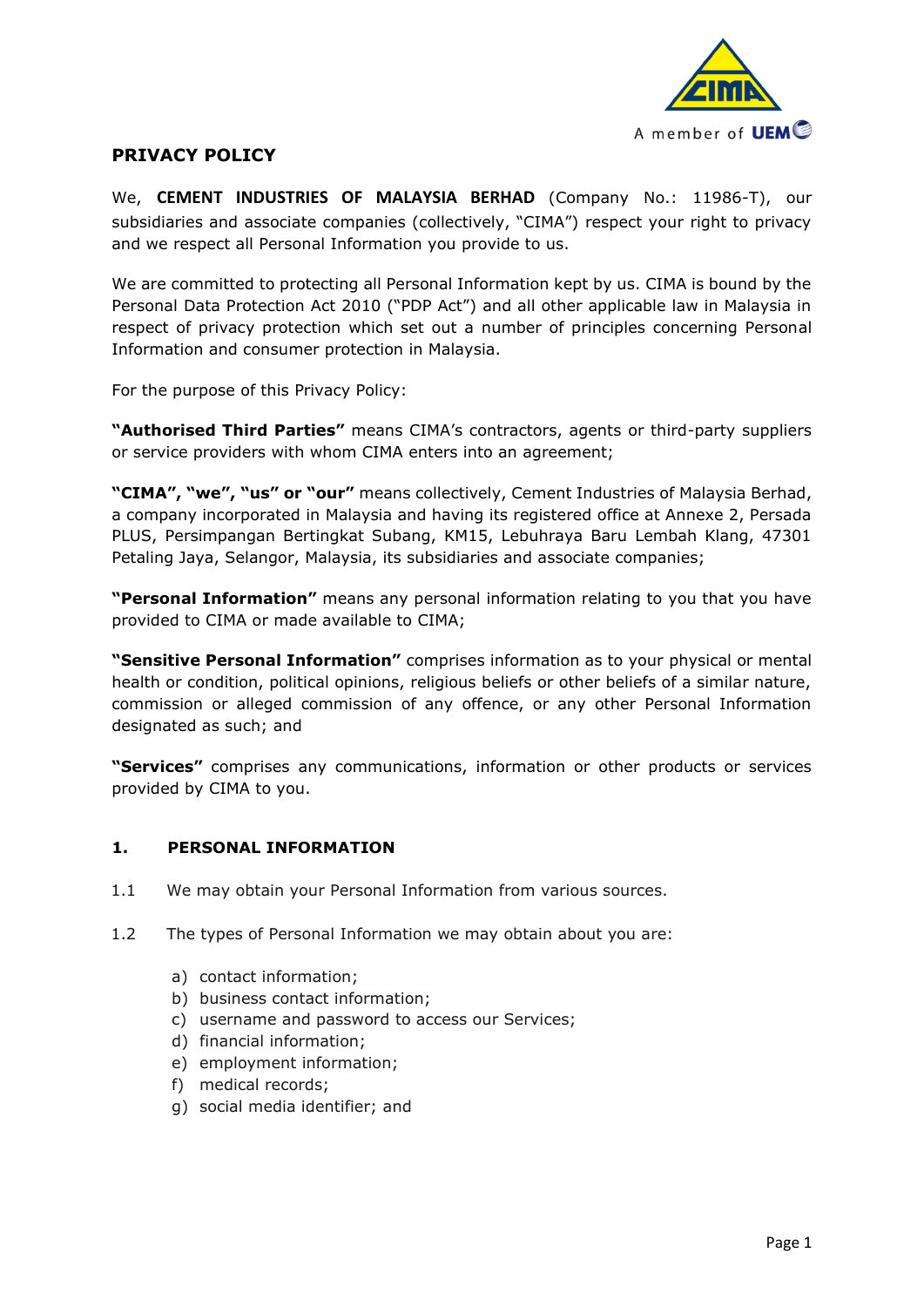- h) other information (such as shopping behaviour and preferences, language preference, age, date of birth, gender and family status).
- 1.3. We may also obtain your Personal Information from publicly available information systems and reporting agencies in connection with our contract with you.

## **2. USE OF PERSONAL INFORMATION**

We require this information to understand your needs and provide you with a better service, and in particular for the following reasons:

- a) to communicate with you;
- b) to provide Services to you;
- c) to process your payment transactions;
- d) to respond to your inquiries;
- e) to administer your participation in contests;
- f) to conduct internal activities;
- g) to conduct market surveys and trend analysis;
- h) to provide you with information on products and services of CIMA;
- i) for other legitimate business activities of CIMA; and
- j) for such other purposes in relation to your contract with CIMA.

(collectively, **"Purposes"**).

## **3. INFORMATION SHARING**

- 3.1 We do not sell or otherwise use, process, record, hold, store, share and disclose **("process")** your Personal Information we collect about you, except as described in this Policy or otherwise disclosed to you at the time the Personal Information is collected.
- 3.2 We may need to share your Personal Information with Authorised Third Parties who perform services on our behalf. We do not authorise the Authorised Third Parties to use or disclose the information except as necessary to perform certain services on our behalf or comply with legal requirements. We require the Authorised Third Parties by contract to appropriately safeguard the privacy and security of Personal Information they process on our behalf.

## **4. PERSONAL INFORMATION PROTECTION PRINCIPLES**

- 4.1 We will process Personal Information provided to CIMA by you when you register or apply for or express an interest in our Services with your specific consent.
- 4.2 We may use your Personal Information for the Purposes.
- 4.3 If you are below the age of 18, you should ensure that you obtain the prior consent of your parents or legal guardian before using CIMA's Services.
- 4.4 Any individual who have provided his/her Personal Information prior to this Policy, may contact CIMA using the contact details set out below to know what types of Personal Information have been processed and the purpose for the processing.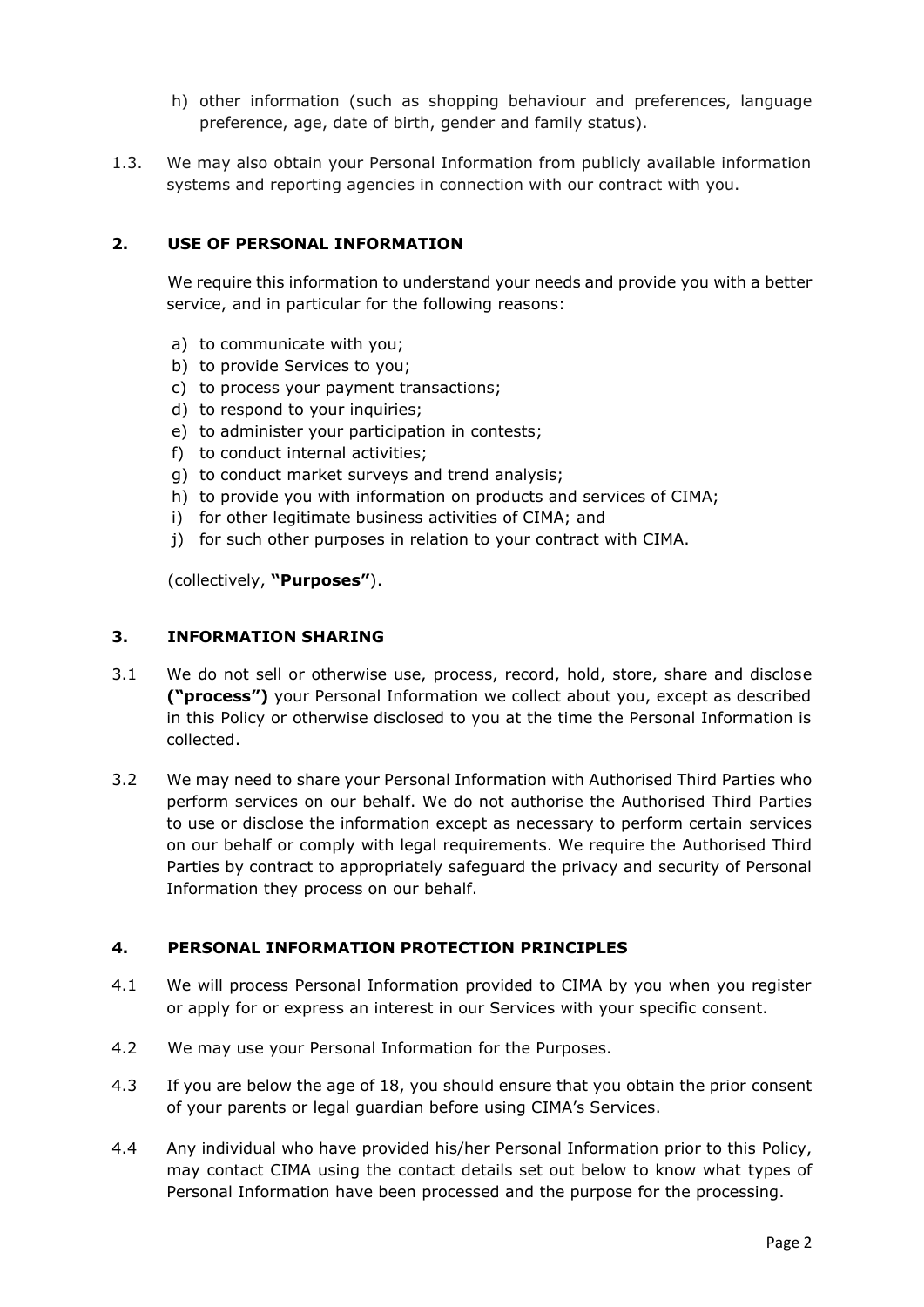- 4.5 CIMA will not process Personal Information without your prior written consent, except for the Purposes and where it is required or permitted under Malaysian law.
- 4.6 You will be given the opportunity to 'opt-out' of having your Personal Information used for purposes not directly related to the Services at the point where CIMA asks for information. If you do not wish to receive our promotional updates you may opt-out of receiving these communications by emailing us at [corporatecomm@cima.uemnet.com.](mailto:corporatecomm@cima.uemnet.com) Please note that should you decide to "optout", we may not be able to provide you with certain Services and your subscription to or application for certain Services may be declined, denied or refused by CIMA.
- 4.7 CIMA will not sell or rent your Personal Information to third parties. Other than as provided in this Policy, CIMA will not disclose your Personal Information to any third party without your consent.
- 4.8 CIMA may from time to time, contact you on behalf of external business partners about particular goods, offers or services that may be of interest to you. In those cases, Personal Information that may identify you will not be transferred to the third party. All communication from CIMA will be sent to you by CIMA.
- 4.9 CIMA may however, need to work with Authorised Third Parties for the Purposes or to provide part or all of CIMA's Services and/or other services to you or to perform market research and statistical analysis. In such situations, CIMA will share your Personal Information as is necessary for the Authorised Third Party to perform these services, on a strictly confidential basis. These parties are not allowed to process your Personal Information disclosed to them except for the limited purpose of providing the particular service for CIMA.
- 4.10 CIMA may use or disclose your Personal Information for accounting or reporting purposes, subject to the terms of this Policy.
- 4.11 It may be necessary to transfer your Personal Information to other entities or service providers located in countries outside Malaysia. This may happen where CIMA's servers or suppliers and service providers are based outside Malaysia or where you use the Services from countries outside Malaysia. In these instances CIMA will take steps to ensure that your privacy rights are respected in accordance with this Policy.
- 4.12 CIMA has implemented security policies, rules and technical measures to protect your Personal Information from unauthorised access, improper use or disclosure, unauthorised modification, unlawful destruction or accidental loss. All our employees and data processors, who have access to and are associated with the processing of Personal Information, are obliged to respect the confidentiality of your Personal Information.
- 4.13 Personal Information that CIMA collects from you will be stored and backed up securely in a location which is accessible by CIMA's authorised personnel.
- 4.14 In discharging its responsibilities with respect to the confidentiality of Personal Information, CIMA will employ a number of safeguards, appropriate to the sensitivity of the information, to protect Personal Information against loss or theft, as well as unauthorized access, disclosure, copying, use, or modification. Such safeguards will include physical measures, organizational measures and technological measures, for example locked filing cabinets, restricted access to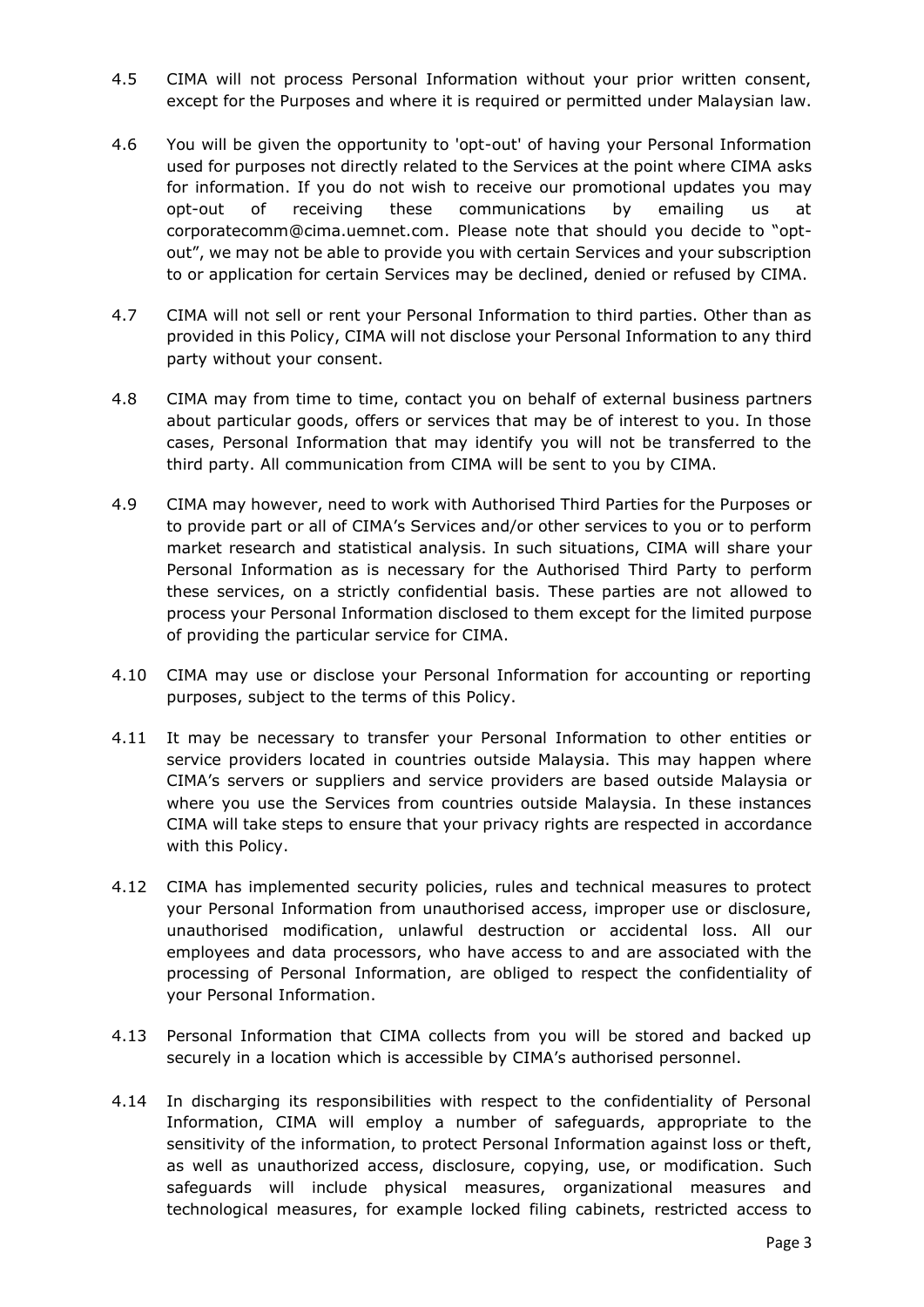offices, security clearances and limiting access on a "need to know" basis and use of passwords and encryption. Procedures for implementing these measures will be communicated to CIMA employees and third parties to ensure compliance with this principle.

- 4.15 CIMA will store your Personal Information as long as the purpose it was collected for remains valid and thereafter for a period of seven years or any other period of time required and/or permitted by Malaysian law.
- 4.16 CIMA takes all reasonable precautions to ensure that the Personal Information that we collect, use and disclose is accurate, complete and up-to-date. However, the accuracy of that information depends to a large extent on the information that you provide.
- 4.17 You have the right to access your Personal Information, subject to some exceptions allowed by law. If you would like to do so, please let us know. You may be required to put your request in writing for security reasons. We reserve the right to charge a fee for searching for and providing access to your information.
- 4.18 CIMA reserves the right to refuse to provide CIMA's visitors with a copy of their Personal Information by providing a written explanation for such refusal.
- 4.19 You can have access to your Personal Information that CIMA has in its possession or control and may request that your Personal Information be amended for purposes of accuracy and completeness.
- 4.20 You may at any time remove your personal details from our database, or amend or correct your Personal Information. If you remove your Personal Information from our records, we will no longer be able to provide the Services to you.

# **5. SENSITIVE PERSONAL INFORMATION**

- 5.1 Where required under Malaysian law, CIMA will obtain consent from you before we process your Sensitive Personal Information.
- 5.2 CIMA will process Personal Information or Sensitive Personal Information without your consent only in those limited circumstances as permitted by Malaysian law.

#### **6. CIMA'S WEBSITE**

- 6.1 CIMA provides products and services via its various websites. When you visit CIMA's sites, its web servers generally record anonymous information such as the time, date and URL of the request. This information assists CIMA to improve the structure of its websites and monitor their performance. From time to time CIMA may also use Authorised Third Parties to analyse this anonymous information.
- 6.2 As mandatory in the usage of the CIMA's websites CIMA may require standard information such as a Login ID, password, Personal Information for verification purposes, contact details and identification numbers. This information is necessary for CIMA to provide the services an individual applied for. You are required to maintain the secrecy of his/her Login ID and Password enabling him/her to access the CIMA's website. It is strongly stressed that CIMA will not be able to secure the Personal Data if you reveal your Login ID and Password to anyone.